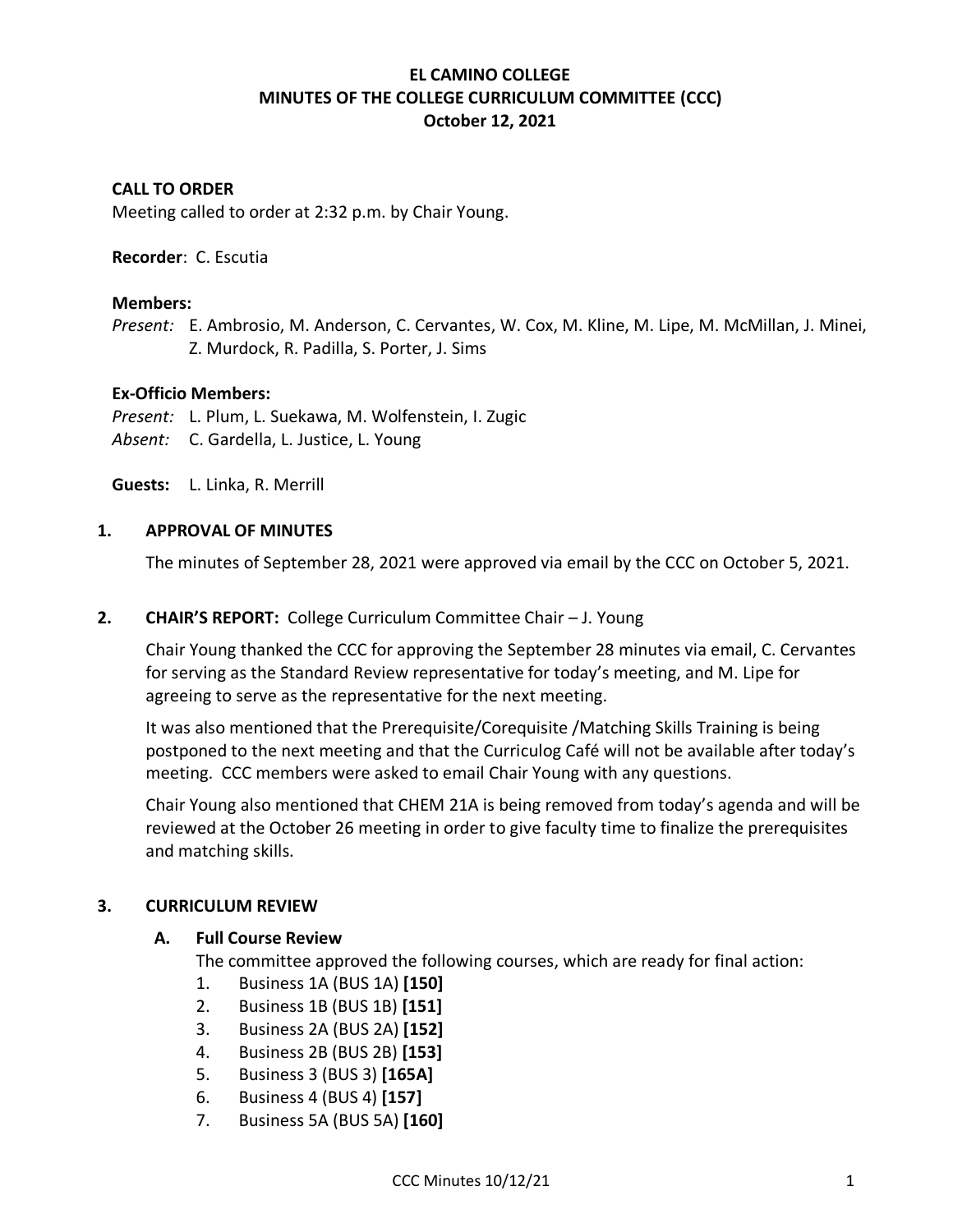- 8. Business 164 (BUS 164)
- 9. Business 165B (BUS 165B)
- 10. Business 165C (BUS 165C)
- 11. Business 165D (BUS 165D)
- 12. Chemistry 21B (CHEM 21B)
- 13. English 23A (ENGL 23A)
- 14. Geology 15 (GEOL 15)

## **B. Full Program Review**

The committee approved the following program, which is ready for final action:

1. CIS: Cloud Computing and Programming with Amazon Web Services Certificate of Achievement

## **C. Consent Agenda Proposals**

The committee approved the following course, which is ready for final action:

1. Chemistry 21B (CHEM 21B)

## **CURRICULUM DISCUSSION**

## **A. Full Course Review**

## **Business Division**

The following courses were presented for course review:

BUS 1A [150] Financial Accounting BUS 1B [151] Managerial Accounting BUS 2A [152] Intermediate Accounting I BUS 2B [153] Intermediate Accounting II BUS 3 [165A] QuickBooks BUS 4 [157] Cost Accounting BUS 5A [160] Income Tax Accounting

The following courses were presented as new course proposals:

BUS 164 California Taxation and Regulatory Review BUS 165B Accounting Software Systems BUS 165C Income Tax Computer Applications BUS 165D Accounting Data Analytics

It was moved by S. Porter, seconded by M. Kline, that the committee approve the course proposals. The motion carried.

It was moved by S. Porter, seconded by M. Kline, that the committee approve the course delivery methods. The motion carried.

It was moved by S. Porter, seconded by M. Kline, that the committee approve the conditions of enrollment. The motion carried.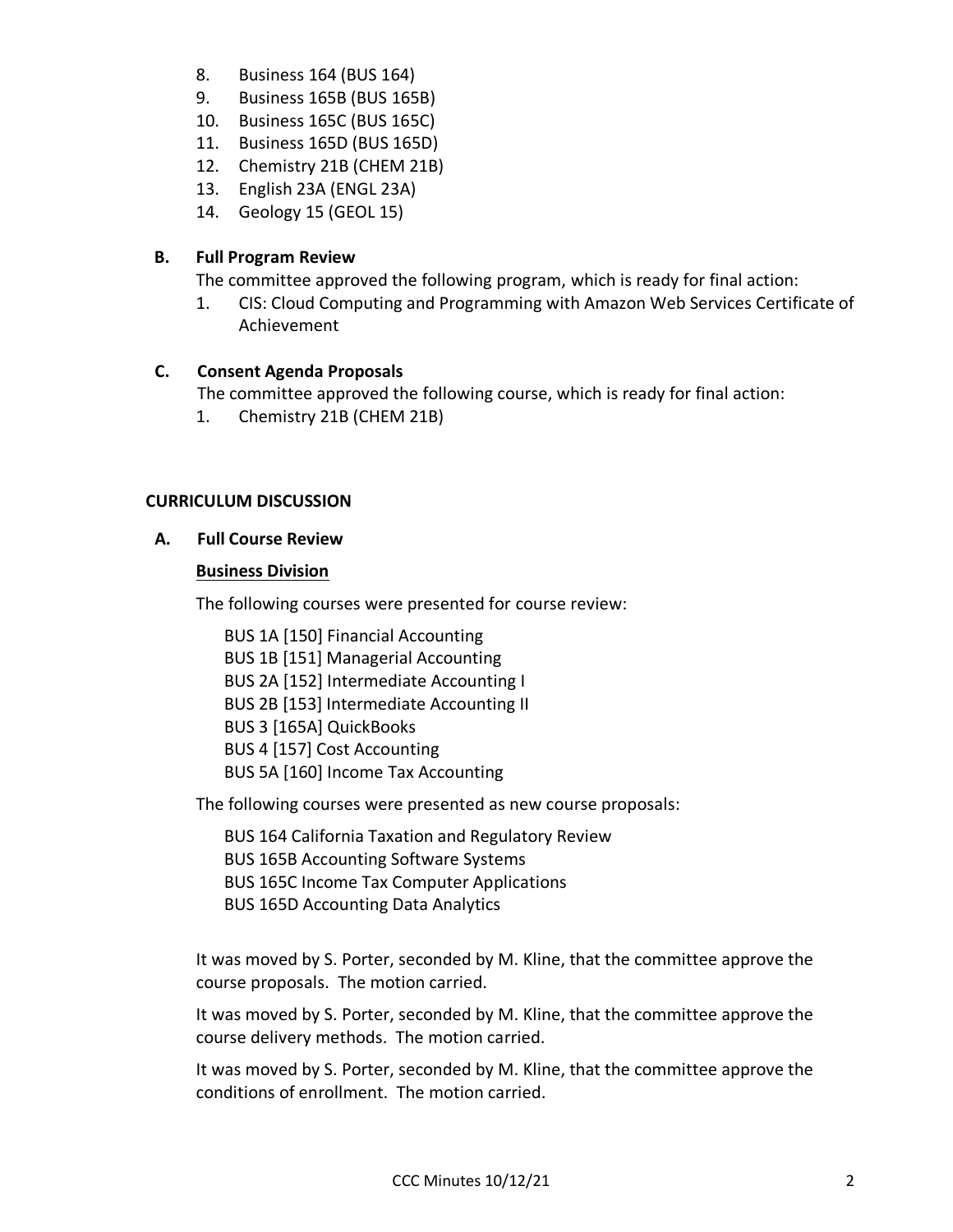### **Humanities Division**

The following course was presented for course review:

ENGL 23A Introduction to Creative Nonfiction

It was moved by M. Lipe, seconded by M. McMillan, that the committee approve the course proposal. The motion carried.

It was moved by M. Lipe, seconded by M. McMillan, that the committee approve the course delivery methods. The motion carried.

It was moved by M. Lipe, seconded by M. McMillan, that the committee approve the conditions of enrollment. The motion carried.

#### **Natural Sciences Division**

The following courses were presented for course review:

CHEM 21B Survey of Organic and Biochemistry GEOL 15 Natural Disasters

It was moved by Z. Murdock, seconded by S. Porter, that the committee approve the course proposals. The motion carried.

It was moved by Z. Murdock, seconded by S. Porter, that the committee approve the course delivery methods. The motion carried.

It was moved by Z. Murdock, seconded by S. Porter, that the committee approve the conditions of enrollment. The motion carried.

## **B. Full Program Review**

#### **Business Division**

Cloud Computing and Programming with Amazon Web Services Certificate of Achievement was presented for program revision.

It was moved by S. Porter, seconded by J. Minei, that the committee approve the proposal. The motion carried.

#### **C. Consent Agenda Proposals**

It was moved by Z. Murdock, seconded by E. Ambrosio, that the committee approve the consent agenda proposal. The motion carried.

It was moved by Z. Murdock, seconded by E. Ambrosio, that the committee approve the consent agenda course delivery methods. The motion carried.

**4. CURRICULUM ADVISOR'S REPORT:** Curriculum Advisor – L. Plum No report.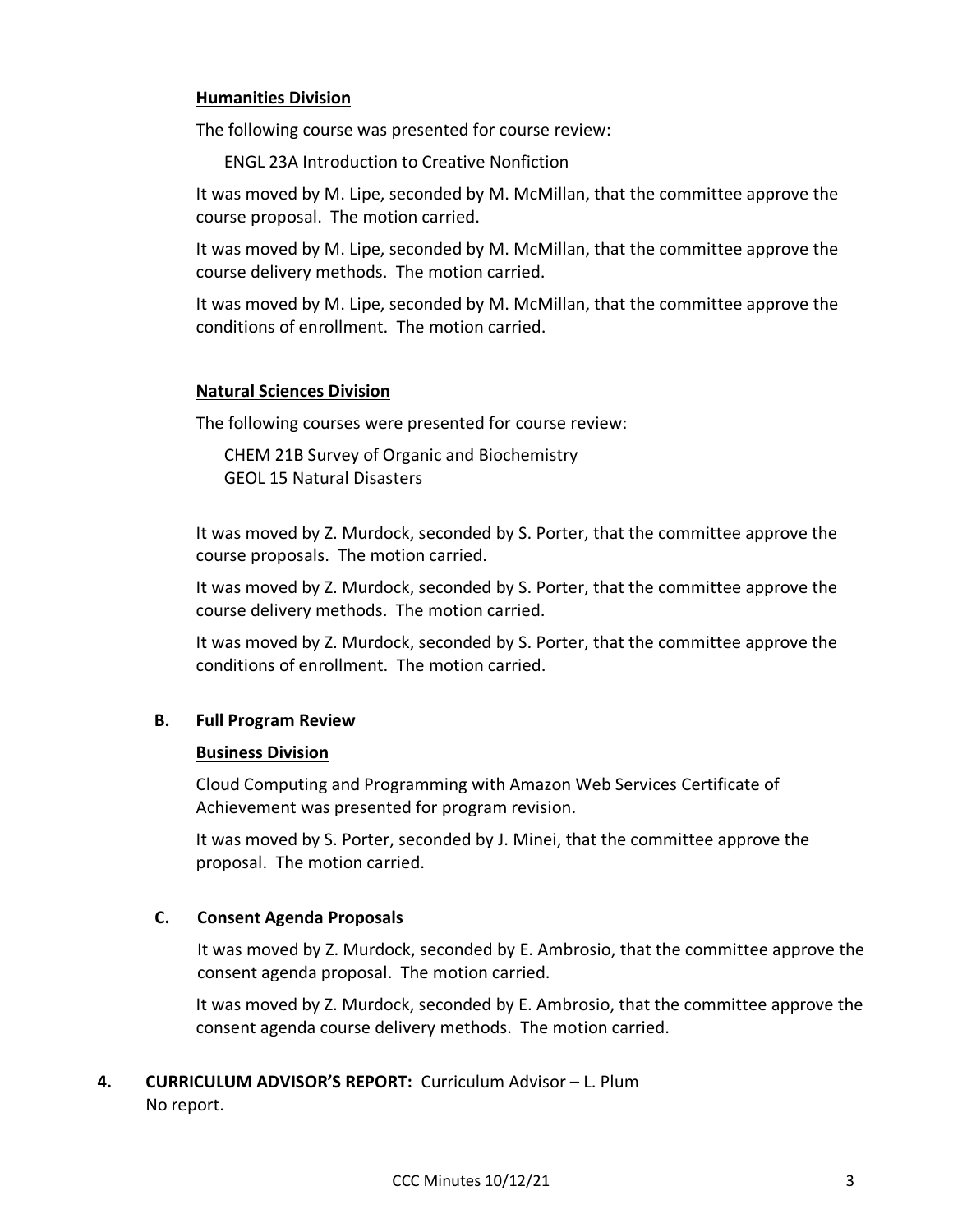## **5. VICE PRESIDENT'S REPORT:** Vice President of Academic Affairs – J. Sims

J. Sims thanked the CCC members for their continued work on the committee. She communicated President Thames' vision for growth in Dual Enrollment, adult education and non-credit courses and encouraged committee members to speak with their colleagues to find areas to create adult education and non-credit pathways.

## **6. ANNOUNCEMENTS**

■ Next CCC Meeting: October 26, 2021 – 2:30-4:30 p.m., via Zoom.

### **7. ADJOURNMENT**

Chair Young called for a motion to adjourn the meeting. J. Minei moved to adjourn, E. Ambrosio seconded, and the motion carried. Meeting was adjourned at 2:43 p.m.